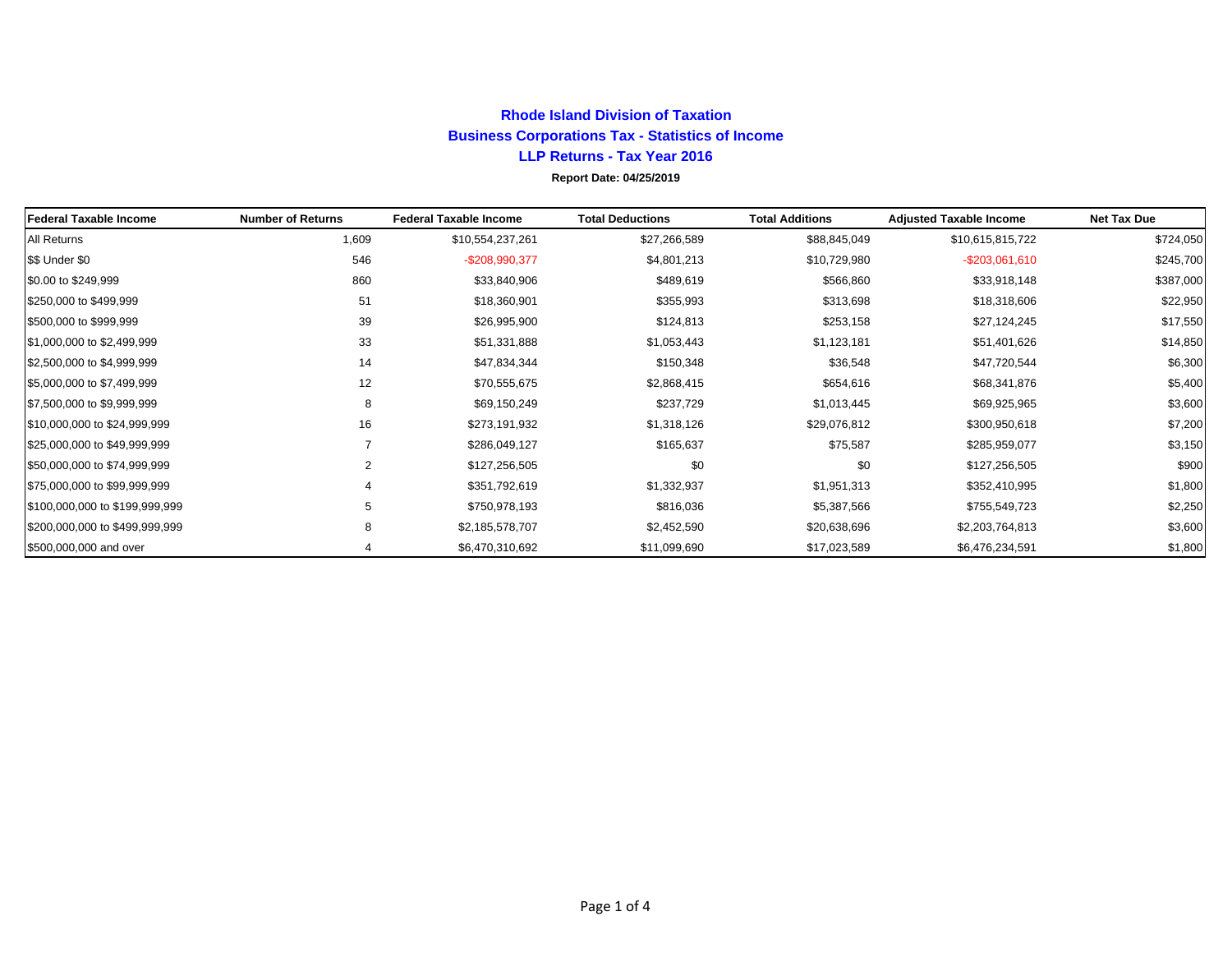## **Rhode Island Division of Taxation Business Corporations Tax - Statistics of Income LLP Returns - Deductions from Federal Taxable Income - Tax Year 2016 Report Date: 04/25/2019**

|                                | Number of      | <b>Exempt Dividends and Interest</b> |              | <b>Bonus Depreciation and Sec 179</b> |              | <b>Discharge of Indebtedness</b> |        |
|--------------------------------|----------------|--------------------------------------|--------------|---------------------------------------|--------------|----------------------------------|--------|
| <b>Federal Taxable Income</b>  | <b>Returns</b> | Count                                | Amount       | Count                                 | Amount       | Count                            | Amount |
| <b>All Returns</b>             | 1,609          | 10                                   | \$13,476,116 | 277                                   | \$13,790,473 | $\Omega$                         | \$0    |
| \$\$ Under \$0                 | 546            | 2                                    | \$704,457    | 73                                    | \$4,096,756  |                                  | \$0    |
| \$0.00 to \$249,999            | 860            |                                      | \$1,004      | 128                                   | \$488,615    | ∩                                | \$0    |
| \$250,000 to \$499,999         | 51             |                                      | \$0          | 17                                    | \$355,993    | O                                | \$0    |
| \$500,000 to \$999,999         | 39             |                                      | \$178        | 13                                    | \$124,635    |                                  | \$0    |
| \$1,000,000 to \$2,499,999     | 33             |                                      | \$3,237      | 22                                    | \$1,050,206  |                                  | \$0    |
| \$2,500,000 to \$4,999,999     | 14             | $\Omega$                             | \$0          | 6                                     | \$150,348    |                                  | \$0    |
| \$5,000,000 to \$7,499,999     | 12             | $\Omega$                             | \$0          |                                       | \$2,868,415  |                                  | \$0    |
| \$7,500,000 to \$9,999,999     | 8              | $\Omega$                             | \$0          |                                       | \$237,729    | 0                                | \$0    |
| \$10,000,000 to \$24,999,999   | 16             |                                      | \$608,526    |                                       | \$709,600    | ∩                                | \$0    |
| \$25,000,000 to \$49,999,999   |                | n                                    | \$0          |                                       | \$165,637    | O                                | \$0    |
| \$50,000,000 to \$74,999,999   |                | ∩                                    | \$0          |                                       | \$0          |                                  | \$0    |
| \$75,000,000 to \$99,999,999   |                | $\Omega$                             | \$0          |                                       | \$1,332,937  | O                                | \$0    |
| \$100,000,000 to \$199,999,999 | 5              | $\Omega$                             | \$0          |                                       | \$816,036    |                                  | \$0    |
| \$200,000,000 to \$499,999,999 | 8              |                                      | \$2,452,590  |                                       | \$0          |                                  | \$0    |
| \$500,000,000 and over         |                |                                      | \$9,706,124  |                                       | \$1,393,566  | 0                                | \$0    |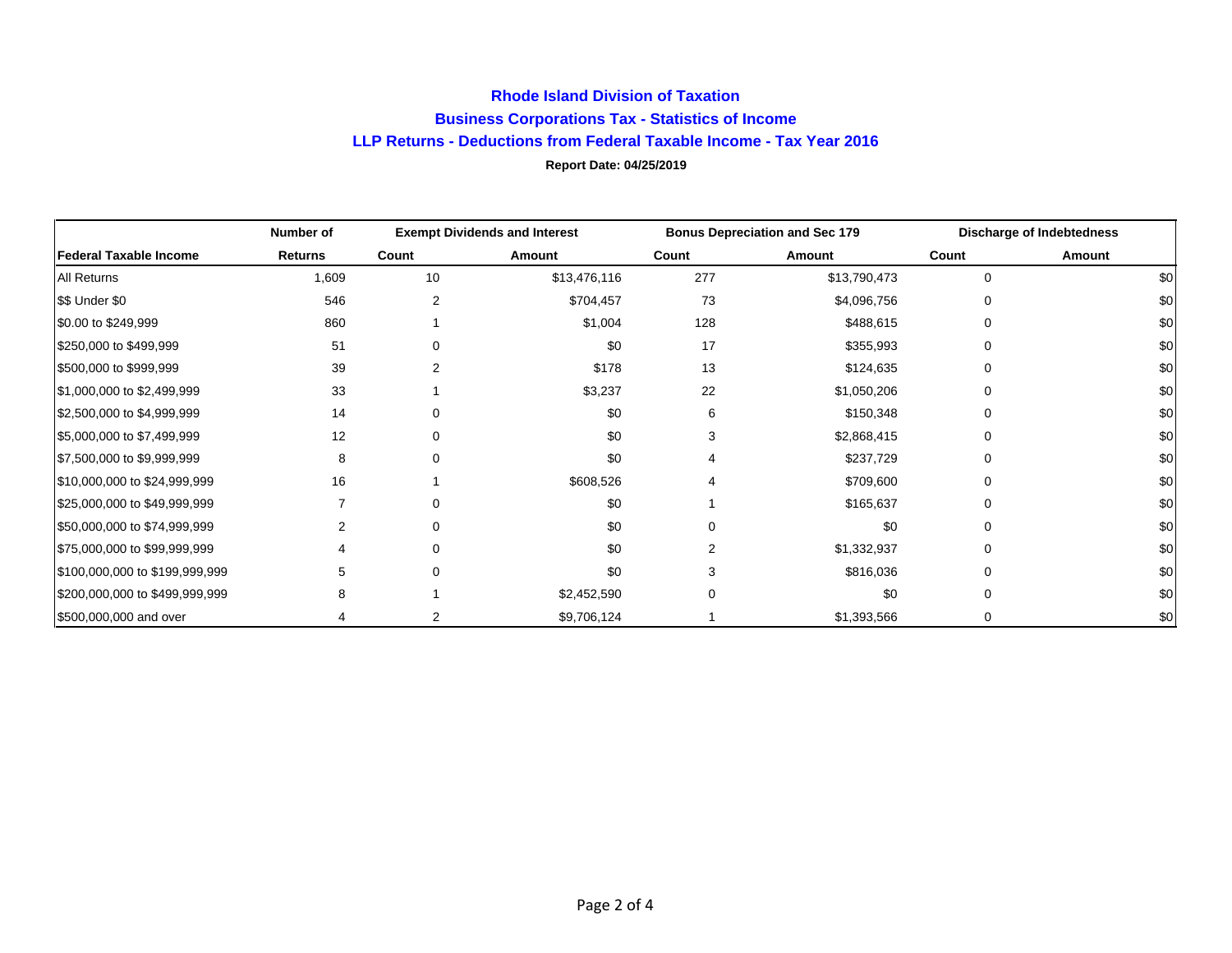## **Rhode Island Division of Taxation Business Corporations Tax - Statistics of Income LLP Returns - Additions to Federal Taxable Income - Tax Year 2016 Report Date: 04/25/2019**

|                                | Number of      | <b>Interest Income</b> |              | <b>Bonus Depreciation and Sec 179</b> |              |
|--------------------------------|----------------|------------------------|--------------|---------------------------------------|--------------|
| <b>Federal Taxable Income</b>  | <b>Returns</b> | Count                  | Amount       | Count                                 | Amount       |
| <b>All Returns</b>             | 1,609          | 14                     | \$19,508,282 | 158                                   | \$69,314,884 |
| \$\$ Under \$0                 | 546            | 3                      | \$7,411      | 59                                    | \$10,703,767 |
| \$0.00 to \$249,999            | 860            | 2                      | \$5,139      | 61                                    | \$561,721    |
| \$250,000 to \$499,999         | 51             | 2                      | \$121,905    | 5                                     | \$191,793    |
| \$500,000 to \$999,999         | 39             | 0                      | \$0          | 6                                     | \$253,158    |
| \$1,000,000 to \$2,499,999     | 33             |                        | \$81,847     | 5                                     | \$1,041,334  |
| \$2,500,000 to \$4,999,999     | 14             |                        | \$0          | 3                                     | \$33,467     |
| \$5,000,000 to \$7,499,999     | 12             | 0                      | \$0          | 2                                     | \$654,616    |
| \$7,500,000 to \$9,999,999     | 8              | 0                      | \$0          | 3                                     | \$1,013,445  |
| \$10,000,000 to \$24,999,999   | 16             | 3                      | \$17,041,022 | 4                                     | \$12,035,790 |
| \$25,000,000 to \$49,999,999   |                |                        | \$0          |                                       | \$75,587     |
| \$50,000,000 to \$74,999,999   |                | 0                      | \$0          | <sup>0</sup>                          | \$0          |
| \$75,000,000 to \$99,999,999   | 4              | 0                      | \$0          | 2                                     | \$1,951,313  |
| \$100,000,000 to \$199,999,999 | 5              | 0                      | \$0          |                                       | \$5,387,566  |
| \$200,000,000 to \$499,999,999 | 8              |                        | \$0          |                                       | \$20,638,696 |
| \$500,000,000 and over         | 4              | 3                      | \$2,250,958  | 2                                     | \$14,772,631 |